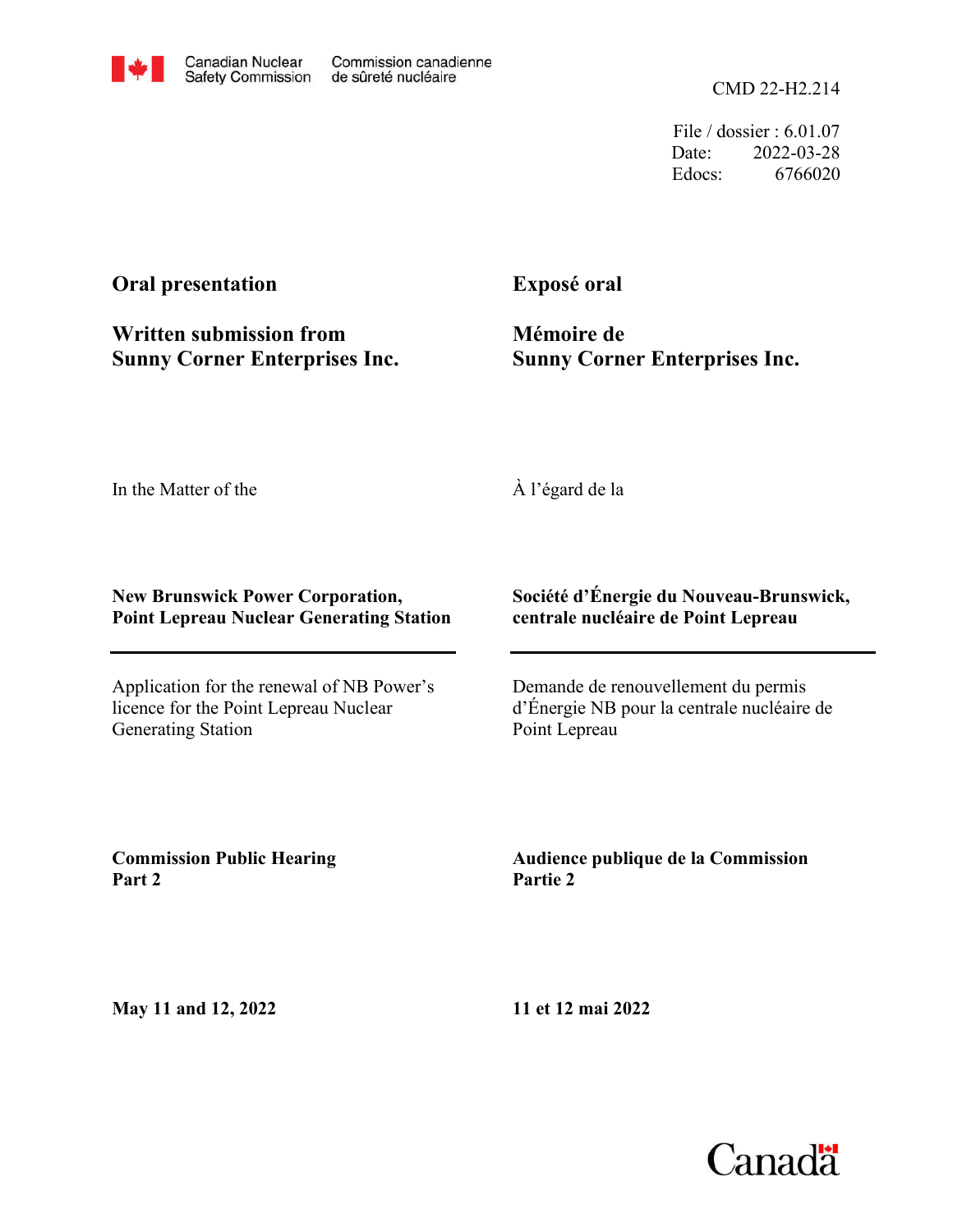

March 28, 2022

Commission Secretariat Canadian Nuclear Safety Commission [Interventions@cnsc-ccsn.gc.ca](mailto:Interventions@cnsc-ccsn.gc.ca) 280 Slater Street, P.O. Box 1046 Ottawa, ON K1P 559

Senior Tribunal Officer:

## **Subject: Point Lepreau Nuclear Generating Station – Application for Renewal of the 25-year Power Reactor Operating Licence**

My name is Gordie Lavoie, I am President of Sunny Corner Enterprises Inc. and I would like to intervene in writing and with an oral presentation at the Canadian Nuclear Safety Commission hearing on May 11-12, 2022, as it pertains to New Brunswick Power Point Lepreau Nuclear Generation Station Power Reactor Operating Licence Renewal. The highlights from this letter will be included in my oral presentation.

Sunny Corner Enterprises Inc. has evolved over more than 55 years from its humble roots as a small residential plumbing and heating contractor in its namesake community of Sunny Corner. Today, we provide full MPEI (Mechanical, Piping, Electrical and Instrumentation) contracting services to industrial clients and have manufacturing and custom fabrication facilities producing products for a global market. As well as two industrial supply locations in Atlantic Canada, we have performed work across Canada and have worked with some of the largest and most respected companies around the globe. This has afforded us the opportunity to experience best practices and implement them into our operations.

In 2005 we received our N285 certification and since 2007, have had the pleasure of working as a contractor with the employees of the Point Lepreau Nuclear Generating Station on an ongoing basis. Our experience working with the station began prior to and then continued throughout the refurbishment of the station. Since then, we have continued to provide services to the plant including supporting various maintenance projects.

I would like to speak to the culture and the safe work environment that we experience when working at the plant, as well as the utmost confidence we have in the continued safety operation of the station.

Our ongoing first-hand involvement in the plant operations over the past 15 years has made us familiar with the rigour that New Brunswick Power places on process, procedure, and safety. This experience has allowed us as a company, as well as our staff members, to learn and develop new skills and techniques. This learning and experience have also allowed many New Brunswickers and Atlantic Canadians to be a resource to other nuclear facilities in Canada and abroad, as well as to compete on a global stage.